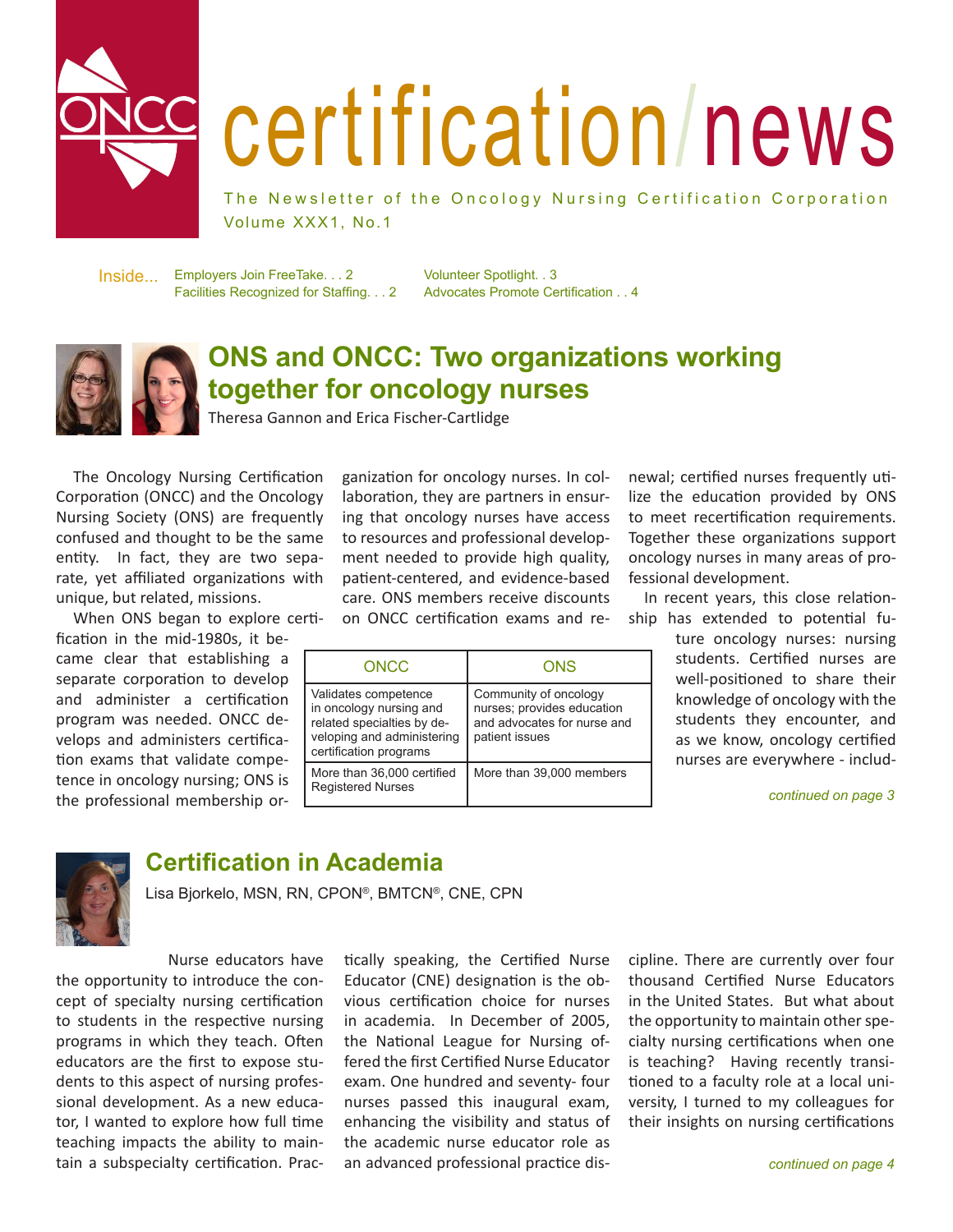

### **130 Employers Reduce Barriers to Certification Through ONCC FreeTake**

Nurses from 130 institutions are facing fewer barriers to certification this year, thanks to their employers' participation in the ONCC FreeTake Program. This program enables nurses to apply for a test without payment, and provides one free retake if the nurse fails the test on the first attempt. The employer only pays the test fee if the nurse passes the test.

 According to Marybeth Singer, MS, ANP-BC, AOCN®, President of the ONCC Board of Directors, "We know that paying the test fee up front is a

barrier to certification for many nurses – even if their employer reimburses them after they pass the test. We also know that fear of failure can discourage nurses from applying to test. The ONCC FreeTake program reduces these barriers to certification. And it encourages employers to be more supportive of nurse certification, because it's riskfree. Employers only pay the certification fee when the nurse passes the test."

 The program requires employers to agree to provide at least 10 ONCC test candidates in a 12-month period. Because this is the first year for the program, the 12-month period includes January 1-December 31, 2017. The 10 candidates can include applicants for any of ONCC's six certification examinations. That's helpful to institutions that may have nurses considering certification in oncology, breast care, or blood and marrow transplant nursing.

 Interested in reducing the barriers to certification at your facility? Learn more about ONCC FreeTake at www. oncc.org/oncc-freetake-program.

#### **Who is Staffing Their Facility with Certified Nurses?**

 Thirty-eight facilities recently received ONCC Employer Recognition Plaques, recognizing that the majority of their RNs are ONCC-certified.

- Amita Health Infusion Center in Hinsdale, IL
- Atlanticare Cancer Care Institute, Medical Oncology in Egg Harbor Township, NJ
- Aurora BayCare Medical Center, Vince Lombardi Clinic in Green Bay, WI
- Baptist Health Lexington, Cancer Care Center in Lexington, KY
- Baptist Health Lexington, Oncology Research, Lexington, KY
- Beverly Hospital, Lahey Health in Beverly, MA
- Chilton Medical Center, The Cancer Center in Pompton Plains, NJ
- Chippewa County Montevideo Hospital in Montevideo, MN

Dana-Farber Cancer Institute, Milford Satellite in Milford, MA

- Deaconess Hospital, Outpatient Infusion in Evansville, IN
- Gundersen Health System, Center for Cancer and Blood Disorders in La Crosse, WI
- IU Health Bedford Hospital, Cancer Services in Bedford, IN

Lahey Medical Center Peabody, 

- Radiation Oncology in Peabody, MA Lehigh Valley Health Network LVPG
- Hematology Oncology in Allentown, PA
- Lehigh Valley Health Network, Infusion Services Bangor Heath Center in Pen Argyl, PA
- Lehigh Valley Health Network Medical Oncology MHC Multi-Purpose Satellite Infusion in Bethlehem, PA
- Los Angeles Cancer Network in Los Angeles, CA
- Memorial Hospital, MaryEllen Locher Breast Center in Chattanooga, TN
- Monmouth Medical Center, Oncology Day Stay in Long Branch, NJ
- New Hampshire Oncology–Hematology PA in, Hooksett, NH
- New York Presbyterian Hospital, Radiation Oncology in New York, NY
- Northwest Wisconsin Cancer Center in Ashland, WI
- Overlake Medical Center, Medical Oncology in Bellevue, WA Phelps County Regional Medical
- Center Delbert Day Cancer Institute, Infusion Center in Rolla, MO
- Sanford Oncology Services of Northern Minnesota in Bemidji, MN
- Simi Valley Hospital and the Nancy Reagan Breast Center, Nurse

 Navigators in Simi Valley, CA Siteman Cancer Center, St. Peters in St. Louis, MO Siteman Cancer Center, West County in St. Louis, MO Siteman Cancer Center, South County in St. Louis, MO Taylor Regional Hospital, The Cancer Center in Campbellsville, KY UCLA Medical Center – Santa Monica, 4SW Oncology in Santa Monica, CA Upstate Cancer Center, Adult Hematology/Oncology in Syracuse, NY VA Maine Health Care System, Oncology in Augusta, ME Virginia Hospital Center, Radiation Oncology in Arlington, VA WellStar West Georgia Medical Center, Ambulatory Infusion in LaGrange, GA West Suburban Center for Cancer Care in River Forest, IL Wheaton Franciscan Cancer Care in Brookfield, WI Wilson Cancer Resource Center in Beaumont, Troy, Sterling Heights, MI

 Plaques are free-of-charge to patient care settings where more than 50% of the RNs are ONCC-certified. Go to http://www.oncc.org/employer-recognition-plaque-order-form.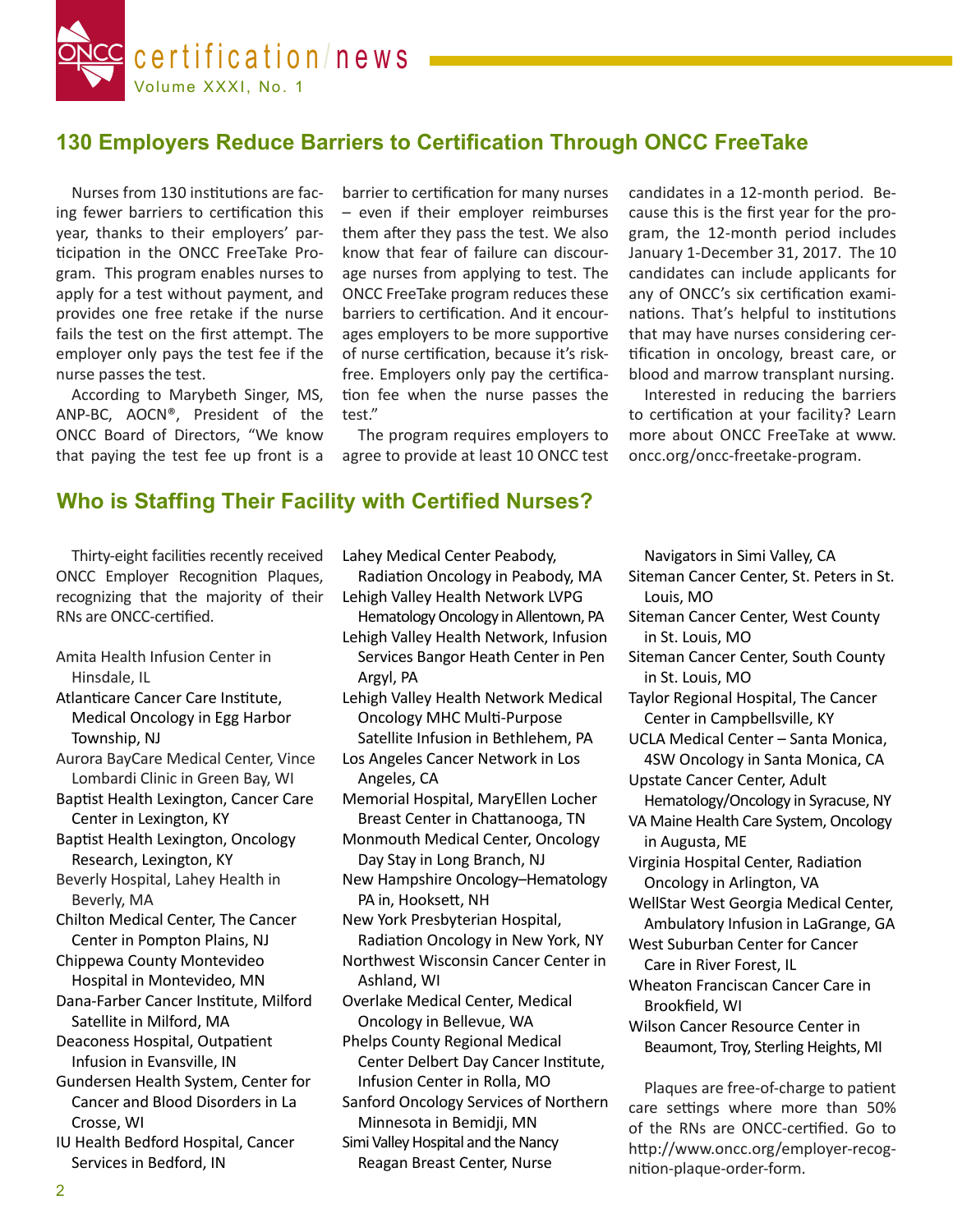



## **Leadership Spotlight: Board Member Lori Williams: Liaison to** *Certification News*

Lynn Czaplewski, MS, RN, ACNS-BC, CRNI, AOCNS®

 Lori Williams, PhD, APRN, OCN®, AOCN® joined the ONCC Board of Directors in May 2016. The Board is composed of volunteers who represent different bodies of certified nurses and the public. Lori is more than qualified to represent certified nurses as she has held the OCN® credential since 1986, when she passed the first OCN® exam ever administered. She went on to earn her AOCN® certification in 1996.

 Members of the Board of Directors serve certified nurses by working to improve certification and the credentialing process to ensure a high quality product. 

 As part of their role, board members serve as liaisons to ONCC committees and task forces. Lori was appointed as liaison to the *ONCC Certification News* editorial board, where she shares new developments and changes initiated by the Board of Directors.

 Lori has volunteered in various positions for ONCC and the Oncology Nurs-



ing Society (ONS) over the years and found her involvement rewarding. Some of her past roles include item writing for OCN® and

AOCN® tests, test development committee chair; ONS Congress Team chair; Associate editor for *Oncology Nursing Forum;* grant review for the ONS Foundation; and ONS Board of Directors member. Initially Lori felt somewhat intimidated by the idea of volunteering at a national level. A friend encouraged her to get involved, and the rest is history. Today, she encourages nurses to get involved, and urges those who are already involved to encourage their colleagues to do the same. Besides volunteering with ONS and ONCC, Lori is an Associate Professor of Symptom Research at the University of Texas MD Anderson Cancer Center in Houston. Her work benefits patients and clinicians alike by researching ways to identify and address patients' symptoms quicker, and developing instruments to help clinicians assess and manage symptoms. She stated she has fun at her job every day!

 When asked what else she likes to do for fun she said she enjoys traveling with her husband, recently visiting Singapore, London and Stockholm where she was a speaker for healthcare professionals and patients. An upcoming trip to South America is planned. She has three grown children and five grandchildren with whom she enjoys spending time.

 Lori emphasized how much she enjoys being a part of the ONCC board. We look forward to working with Lori and bringing you the latest news about certification.

#### ONS & ONCC: Working Together continued

ing clinics, hospitals, nursing homes, classrooms, communities, schools of nursing and many other settings. Certified nurses are connected with students in the workplace via clinical rotations, summer internships, and precepting opportunities. These occasions allow relationships to form, information to be shared, and mentorship opportunities to develop. The interest and lifelong learning that unfolds in the new nurse is a natural extension of the role. Certified nurses are role models. As 50% of certified nurses are also members of ONS, they are poised to share the benefits that professional membership can offer.

 Examples of certified nurses engaging with nursing students abound. Certified nurses from the Southeast Minnesota ONS Chapter present to nursing students at local schools, promoting the benefits of professional membership and introducing the students to specialty certification. The New York City ONS Chapter hosts a 'Speed Dating' event where students rotate through 16 stations where they hear a 2-minute introduction to various nursing subspecialties. Almost all the nurse presenters are certified. Finally, ONS and ONCC exhibit at the National Student Nurses Association to increase recruitment into the specialty and introduce the concept of professional certification. ONS also offers complimentary membership to pre-licensure students enrolled in a nursing program. This benefit includes the opportunity for student members to take a Cancer Basics course at no charge.

 Using resources and support from both ONS and ONCC, certified nurses can connect and interact with students in various settings and share their experience, passion for oncology and commitment to lifelong learning in order to engage the future of our profession. These students will be our colleagues and potentially our caregivers.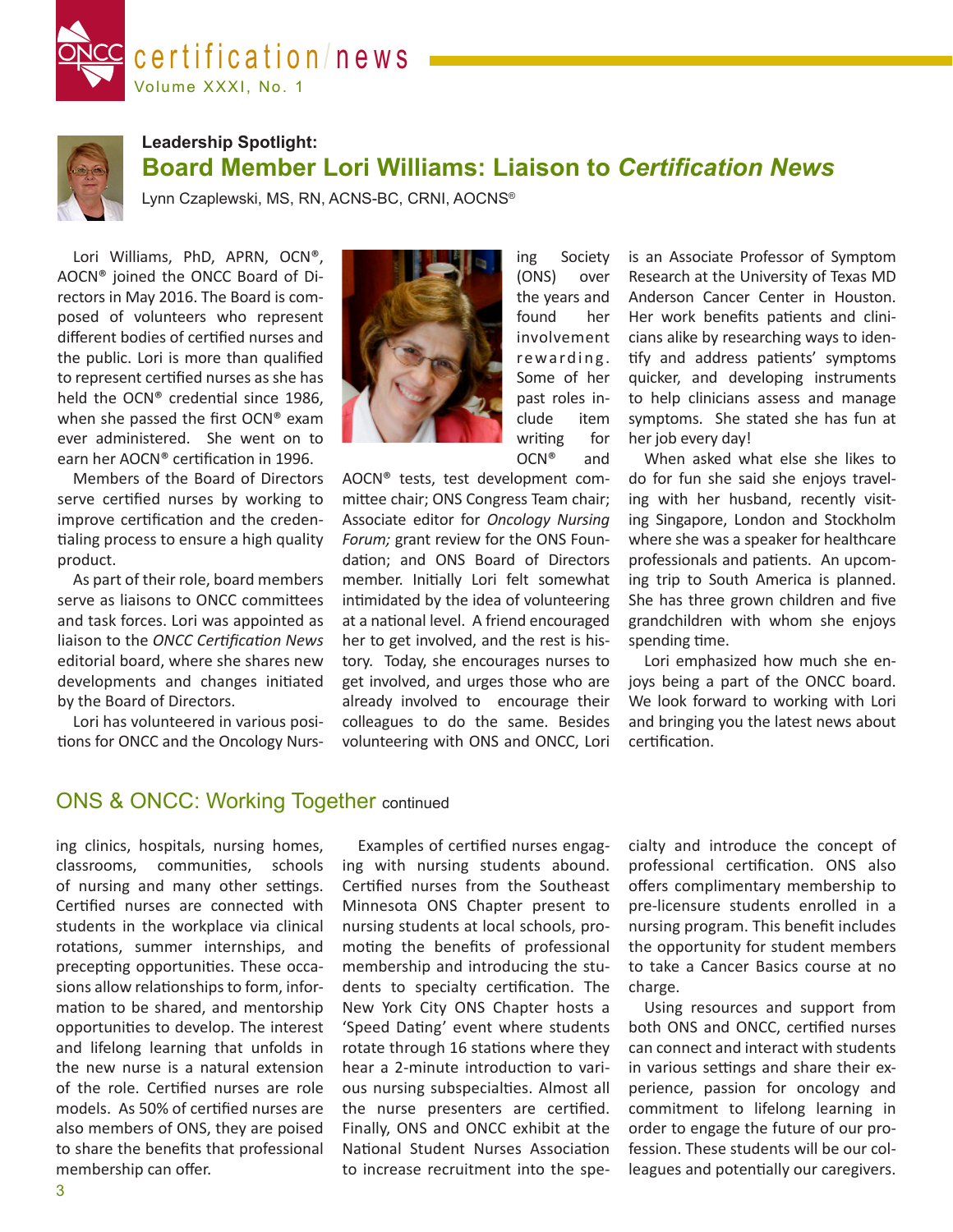

#### **Certification in Academia** continued

and for help in answering this question.

Many of my twenty-one colleagues stated that certification in your specific realm is important when teaching in relative courses. Certification helps to keep you current in the discipline and some stated that they felt it enhanced their credibility with students. Some of the specialties in which my colleagues are certified include pediatric nursing, inpatient obstetric nursing, holistic nursing, rehabilitation nursing, and critical care nursing. In addition, those who are working on a terminal degree or who do not have a terminal degree believe the CNE credential also increases their credibility with students and the university community.

 Barriers to maintaining a specialty certification when teaching full time include carving out time for clinical practice to meet the clinical requirement hours, the expense of recertifying, the lack of financial incentive or compensation for staying specialty certified, and the lack of time to obtain necessary continuing education hours in the specialty. It is interesting that the barriers of expense, time and lack of incentive for being certified are the same barriers identified by newer staff nurses seeking initial certification or deciding to recertify. The difference however, is that these educators are experienced nurses with advance degrees who truly understand and appreciate the value of certification. They are experts in their field, who still may not meet the certification requirements as they exist. It is frustrating for some educators to have clinical groups on a unit in which the nurse is a specialist, yet not log enough hours of clinical care to recertify because of their concomitant academic obligations. Ironically, in some instances, these educators are test item writers for their specialty certification exam.



 I asked my coworkers if they discuss specialty certification with their students in undergraduate and graduate programs. I am happy to report that those who teach junior and senior undergraduates and all graduate faculty always discuss certification in their classroom and clinical experiences. Similarly, those who teach the course "Professionalism in Nursing" also were more likely to discuss it. Some, but not all, who teach at the introductory level stated that they discuss certifications.

 In my pediatric clinical rotation, I ask my students to research the specialty certifications available to pediatric nurses and then get the perspectives of the certified nurses on the clinical unit about the benefits and barriers to their certification. Additionally, all of our adjunct clinical instructors maintain a specialty certification. Most adjuncts are also working as clinical nurses and have the opportunity to log the required practice hours to maintain certifications. They can be effective role models for students by demonstrating their commitment to and advocacy for certifications. It is much harder for full time faculty to meet the practice hours for some of the certifications and we are grateful to have our certified adjunct clinical faculty. Perhaps in the future there will be more options for nurse educators to maintain subspecialty certifications who can't recertify via the traditional clinical care hours but are still experts in their fields.

 A common theme my colleagues mentioned is that certification is an example of life-long learning. Our professional education is ongoing and getting certified is a concrete way of demonstrating and rewarding our educational efforts. This is the key concept which they stress in their classes. Certified educators believe we have a professional responsibility to show our students and mentees how certification will impact their growth and development as nurses. Indeed, educators are in an ideal position to advocate for certification given the various ways we interact with students: (classroom, skills labs, advising, and clinical practice) throughout their years in a nursing program. We have the unique opportunity to "get them young" and support certification as a natural progression to their professional growth.